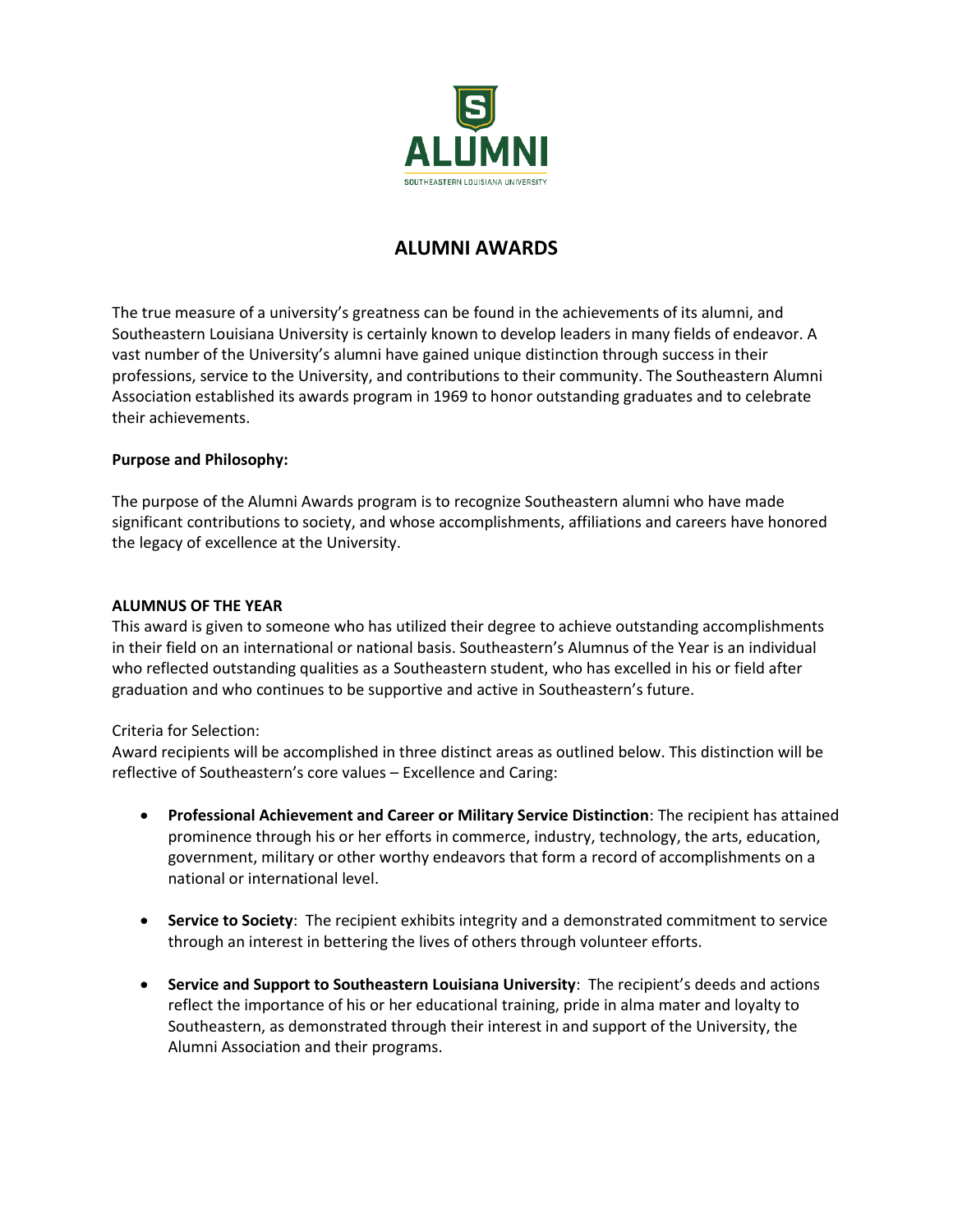# **YOUNG ALUMNUS OF THE YEAR**

Created in 2011, the Young Alumnus of the Year Award is to recognize an individual, age 40 or under, who has already achieved outstanding success in their vocational field, and has demonstrated a continued commitment to the University and their community.

### Criteria for Selection:

Award recipients will be accomplished in three distinct areas as outlined below. This distinction will be reflective of Southeastern's core values – Excellence and Caring:

- **Professional Achievement and Career or Military Service Distinction**: The recipient has attained prominence through his or her efforts in commerce, industry, technology, the arts, education, government, military or other worthy endeavors that form a record of accomplishments on a local, state or national level.
- **Service to Society**: The recipient exhibits integrity and a demonstrated commitment to service through an interest in bettering the lives of others through volunteer efforts.
- **Service and Support to Southeastern Louisiana University**: The recipient's deeds and actions reflect the importance of his or her educational training, pride in alma mater and loyalty to Southeastern, as demonstrated through their interest in and support of the University, the Alumni Association and their programs.

#### **DISTINGUISHED ALUMNUS FROM EACH COLLEGE**

This award is presented to individuals who have distinguished themselves among the best of Southeastern graduates and have used their degree to become successful on their chosen fields on the local or state level, have demonstrated service to the University, and made contributions to their communities. Chosen by the colleges of the University, the recipients are a shining example of the unparalleled programs from which they graduated.

#### Criteria for Selection:

Award recipients will be accomplished in three distinct areas as outlined below. This distinction will be reflective of Southeastern's core values – Excellence and Caring:

- **Professional Achievement and Career or Military Service Distinction**: The recipient has attained prominence through his or her efforts in commerce, industry, technology, the arts, education, government, military or other worthy endeavors that form a record of accomplishments on a local, state or national level.
- **Service to Society**: The recipient exhibits integrity and a demonstrated commitment to service through an interest in bettering the lives of others through volunteer efforts.
- **Service and Support to Southeastern Louisiana University**: The recipient's deeds and actions reflect the importance of his or her educational training, pride in alma mater and loyalty to Southeastern, as demonstrated through their interest in and support of the University, the Alumni Association and their programs.